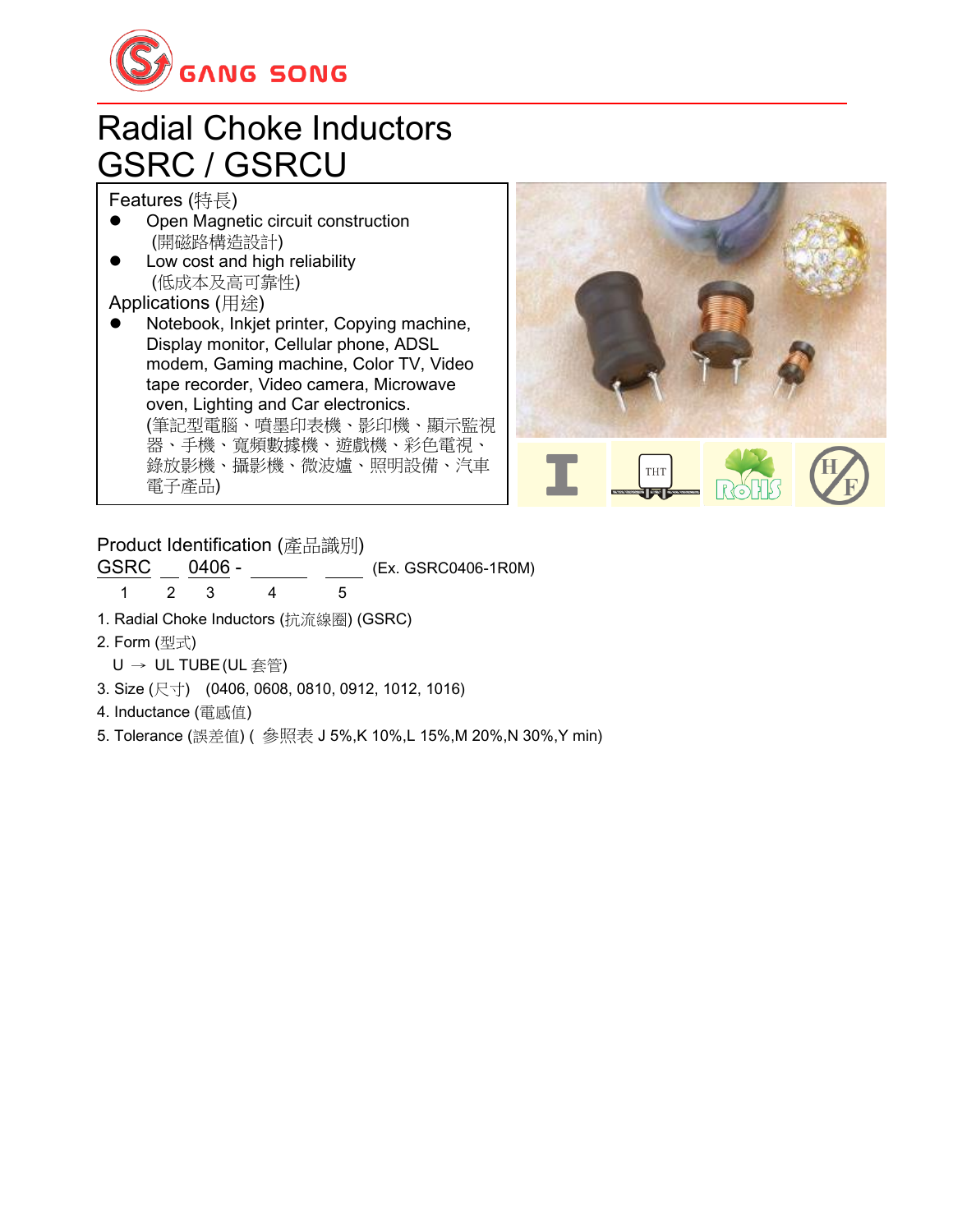

# Radial Choke Inductors GSRC / GSRCU

Configurations & Dimensions (結構圖及規格尺寸)

#### **GSRC**





Bottom View

**GSRCU** 





|                                |       |                  |       |       |       | Unit In mm |       |
|--------------------------------|-------|------------------|-------|-------|-------|------------|-------|
| Type                           | ∅A    | $\varnothing$ A' | B     | B'    | C     | ØE         | F     |
| (型式)                           | (max) | (max)            | (max) | (max) | ± 1.5 | ± 0.05     | ± 0.5 |
| <b>GSRC/U 0406</b>             | 5.5   | 6.0              | 9.0   | 10.0  | 15.0  | 0.50       | 2.0   |
| <b>GSRC/U 0608</b>             | 7.5   | 8.0              | 11.0  | 11.5  | 15.0  | 0.65       | 3.0   |
| GSRC/U 0810 (不含 0.6 $\phi$ 以下) | 9.5   | 10.0             | 13.5  | 14.0  | 15.0  | 0.65       | 5.0   |
| GSRC/U 0810 (含 0.6 $\phi$ 以上)  | 10.1  | 10.6             | 13.5  | 14.0  | 15.0  | 0.65       | 5.0   |
| GSRC/U 0912 (不含 0.6 $\phi$ 以下) | 10.5  | 11.0             | 16.0  | 16.5  | 15.0  | 0.80       | 5.0   |
| GSRC/U 0912 (含 0.6 $\phi$ 以上)  | 11.1  | 11.6             | 16.0  | 16.5  | 15.0  | 0.80       | 5.0   |
| GSRC/U 1012(不含 0.6 $\phi$ 以下)  | 12.0  | 12.5             | 16.0  | 16.5  | 15.0  | 0.80       | 6.0   |
| GSRC/U 1012(含 0.6 $\phi$ 以上)   | 12.6  | 13.1             | 16.0  | 16.5  | 15.0  | 0.80       | 6.0   |
| <b>GSRC/U 1016</b>             | 12.0  | 12.5             | 20.5  | 21.0  | 15.0  | 0.80       | 6.0   |

Design as Customer's Requested Specifications. (可依客戶特殊需求設計)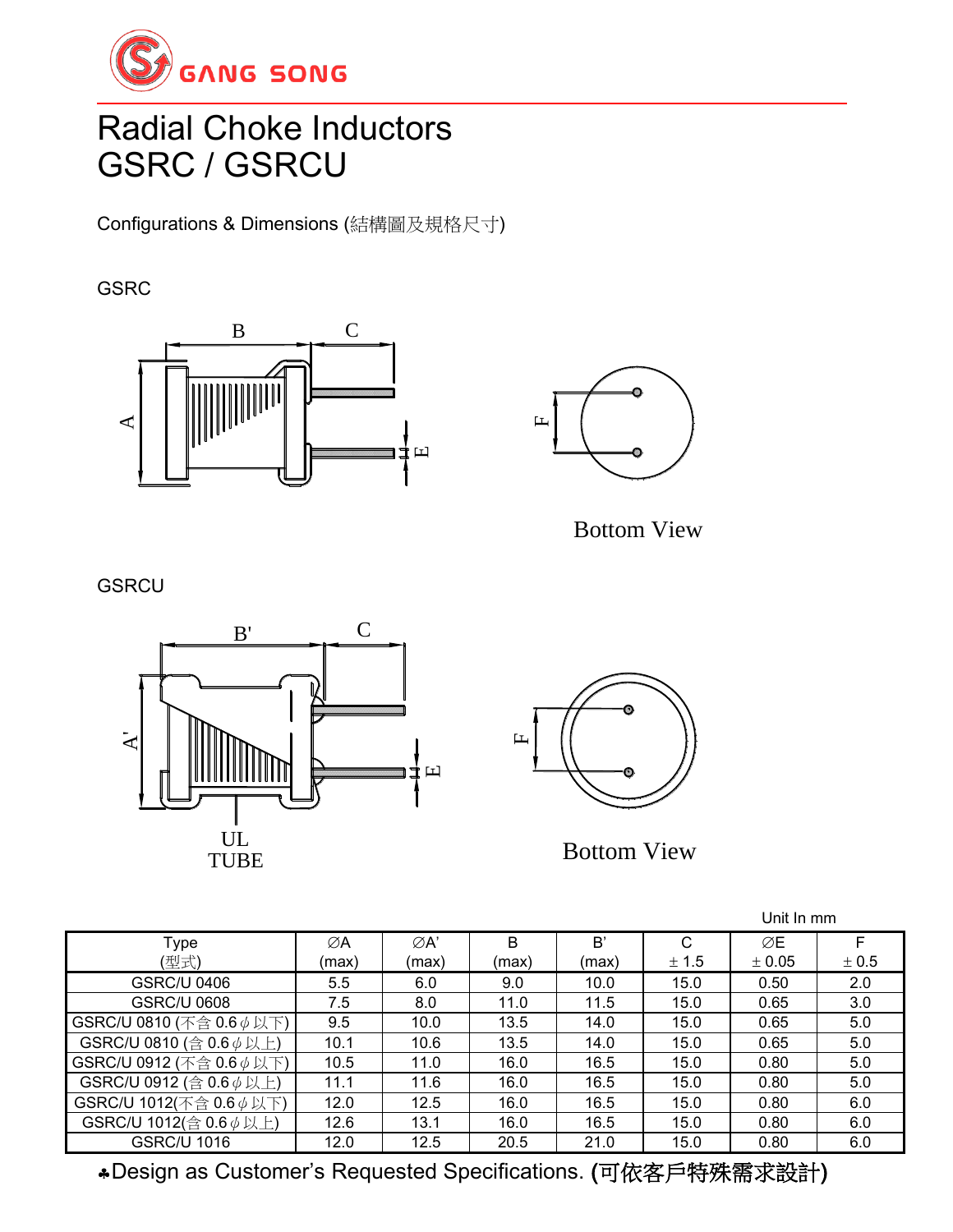

Electrical Characteristics for GSRC0406 Series [GSRC0406 系列電子特性規格]

| Part Number                 | Inductance | Test Freq.     | $DCR(\Omega)$ | IDC(A) |
|-----------------------------|------------|----------------|---------------|--------|
|                             | $(\mu H)$  | (KHz)          | (max)         | (max)  |
| 品料號<br>產                    | 電 感 值 (L)  | 測試頻率           | 直流阻抗          | 定格電流   |
| $GSRC$ $0406 - 1R0N$        | 1.00       | 1              | 0.030         | 3.00   |
| $GSRC$ 0406 - 1R5N          | 1.50       | $\overline{1}$ | 0.035         | 2.80   |
| GSRC□0406 - 1R8N            | 1.80       | 1              | 0.040         | 2.70   |
| $GSRC$ 0406 - 2R2N          | 2.20       | $\overline{1}$ | 0.045         | 2.50   |
| $GSRC$ 0406 - 2R7N          | 2.70       | $\mathbf 1$    | 0.050         | 2.50   |
| $GSRC$ 0406 - 3R3N          | 3.30       | $\overline{1}$ | 0.055         | 2.20   |
| GSRC□0406 - 3R9N            | 3.90       | 1              | 0.055         | 2.20   |
| $GSRC$ 0406 - 4R7N          | 4.70       | $\overline{1}$ | 0.065         | 2.00   |
| $GSRC$ 0406 - 5R6N          | 5.60       | 1              | 0.070         | 1.80   |
| GSRC□0406 - 6R8N            | 6.80       | $\mathbf{1}$   | 0.080         | 1.70   |
| $GSRC$ 0406 - 8R2N          | 8.20       | 1              | 0.090         | 1.50   |
| $GSRC$ 0406 - 100M          | 10.00      | $\overline{1}$ | 0.110         | 1.40   |
| GSRC <sub>0406</sub> - 120M | 12.00      | 1              | 0.140         | 1.20   |
| $GSRC$ 0406 - 150M          | 15.00      | $\overline{1}$ | 0.160         | 1.00   |
| GSRC <sub>0406</sub> - 180M | 18.00      | 1              | 0.180         | 1.00   |
| $GSRC$ 0406 - 220M          | 22.00      | $\overline{1}$ | 0.250         | 0.90   |
| GSRC□0406 - 270M            | 27.00      | 1              | 0.370         | 0.80   |
| $GSRC$ 0406 - 330M          | 33.00      | $\overline{1}$ | 0.420         | 0.70   |
| GSRC□0406 - 390M            | 39.00      | 1              | 0.450         | 0.70   |
| $GSRC$ 0406 - 470M          | 47.00      | $\overline{1}$ | 0.500         | 0.60   |
| $GSRC$ 0406 - 560M          | 56.00      | 1              | 0.560         | 0.60   |
| $GSRC$ 0406 - 680M          | 68.00      | $\overline{1}$ | 0.630         | 0.55   |
| $GSRC$ 0406 - 820M          | 82.00      | 1              | 0.770         | 0.50   |
| $GSRC$ 0406 - 101M          | 100.00     | $\overline{1}$ | 0.850         | 0.40   |
| GSRC <sub>0406</sub> - 121M | 120.00     | 1              | 1.300         | 0.40   |
| $GSRC$ 0406 - 151M          | 150.00     | $\overline{1}$ | 1.400         | 0.30   |
| $GSRC$ 0406 - 181M          | 180.00     | 1              | 2.200         | 0.30   |
| $GSRC$ 0406 - 221M          | 220.00     | $\overline{1}$ | 2.500         | 0.28   |
| $GSRC$ 0406 - 271M          | 270.00     | 1              | 2.700         | 0.25   |
| $GSRC$ 0406 - 331M          | 330.00     | $\overline{1}$ | 3.000         | 0.22   |
| $GSRC$ 0406 - 391M          | 390.00     | 1              | 3.400         | 0.21   |
| $GSRC$ 0406 - 471M          | 470.00     | $\overline{1}$ | 3.900         | 0.20   |
| $GSRC$ 0406 - 561M          | 560.00     | 1              | 5.000         | 0.16   |
| GSRC□0406 - 681M            | 680.00     | $\overline{1}$ | 7.000         | 0.15   |
| GSRC <sub>0406</sub> - 821M | 820.00     | 1              | 7.700         | 0.14   |
| GSRC <sub>0406</sub> - 102M | 1000.00    | $\overline{1}$ | 8.700         | 0.12   |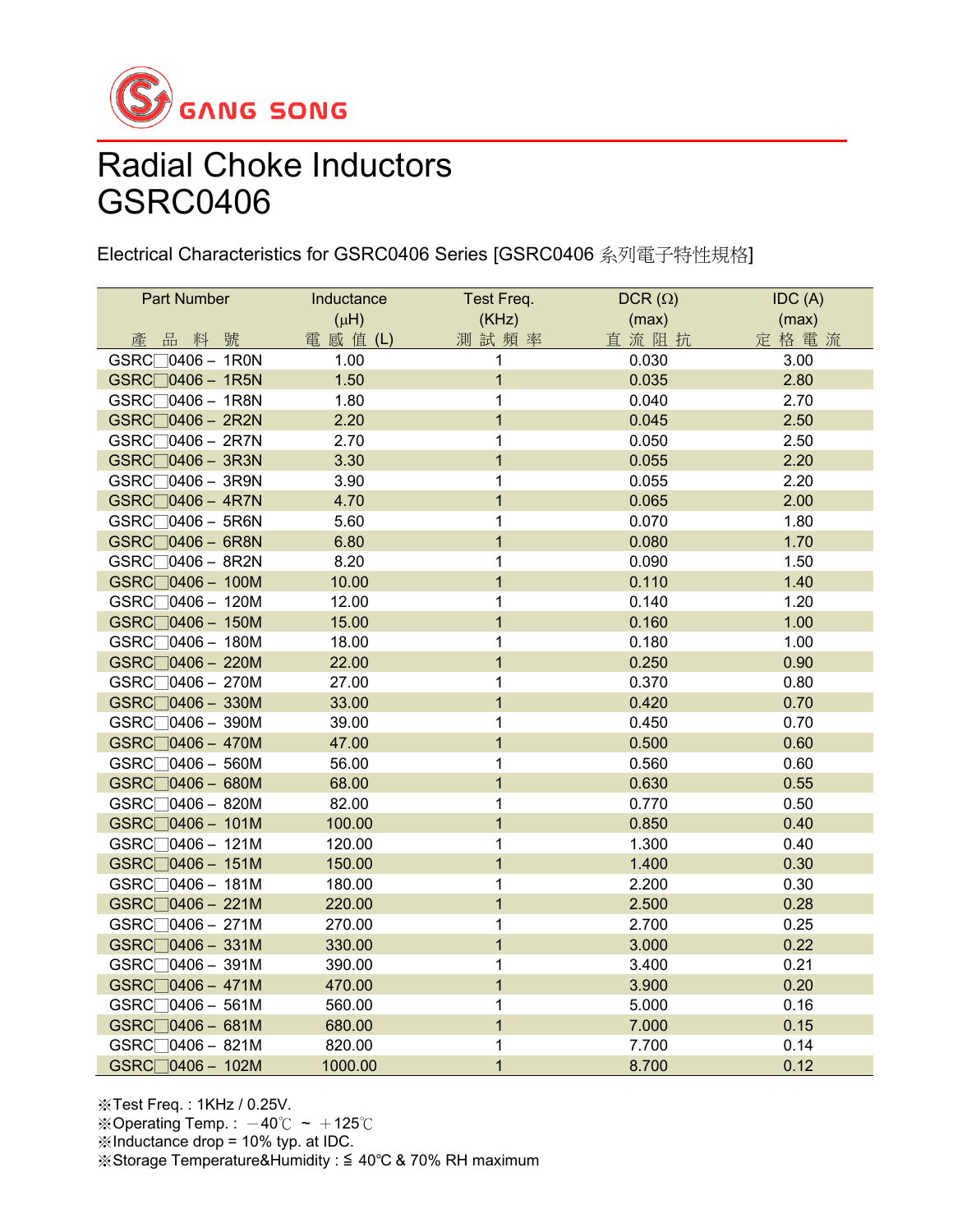

Electrical Characteristics for GSRC0608 Series [GSRC0608 系列電子特性規格]

| Part Number                 | Inductance | Test Freq.              | DCR $(\Omega)$ | IDC(A) |
|-----------------------------|------------|-------------------------|----------------|--------|
|                             | $(\mu H)$  | (KHz)                   | (max)          | (max)  |
| 品料號<br>產                    | 電 感 值 (L)  | 測試頻率                    | 直流阻抗           | 定格電流   |
| $GSRC$ $0608 - 1R0N$        | 1.00       | 1                       | 0.015          | 3.00   |
| GSRC□0608 - 1R2N            | 1.20       | $\overline{1}$          | 0.015          | 2.80   |
| $GSRC$ 0608 - 1R5N          | 1.50       | $\mathbf 1$             | 0.015          | 2.70   |
| GSRC□0608 - 2R2N            | 2.20       | $\overline{1}$          | 0.015          | 2.60   |
| $GSRC$ 0608 - 2R7N          | 2.70       | $\mathbf 1$             | 0.020          | 2.50   |
| GSRC□0608 - 3R3N            | 3.30       | $\overline{1}$          | 0.020          | 2.50   |
| GSRC□0608 - 3R9N            | 3.90       | $\mathbf 1$             | 0.025          | 2.50   |
| $GSRC$ 0608 - 4R7N          | 4.70       | $\overline{1}$          | 0.025          | 2.30   |
| $GSRC$ 0608 - 5R6N          | 5.60       | 1                       | 0.030          | 2.10   |
| $GSRC$ 0608 - 6R8N          | 6.80       | $\mathbf{1}$            | 0.030          | 1.80   |
| $GSRC$ 0608 - 8R2N          | 8.20       | 1                       | 0.035          | 1.20   |
| GSRC□0608 - 100M            | 10.00      | $\mathbf{1}$            | 0.045          | 1.00   |
| GSRC <sub>0608</sub> - 120M | 12.00      | 1                       | 0.050          | 1.00   |
| GSRC□0608 - 150M            | 15.00      | $\overline{\mathbf{1}}$ | 0.055          | 0.90   |
| $GSRC$ 0608 - 180M          | 18.00      | 1                       | 0.090          | 0.90   |
| GSRC□0608 - 220M            | 22.00      | $\overline{1}$          | 0.095          | 0.80   |
| $GSRC$ 0608 - 270M          | 27.00      | 1                       | 0.110          | 0.75   |
| GSRC□0608 - 330M            | 33.00      | $\mathbf{1}$            | 0.125          | 0.70   |
| GSRC□0608 - 390M            | 39.00      | 1                       | 0.140          | 0.65   |
| $GSRC$ 0608 - 470M          | 47.00      | $\overline{1}$          | 0.160          | 0.60   |
| GSRC <sub>0608</sub> - 560M | 56.00      | 1                       | 0.180          | 0.60   |
| $GSRC$ $0608 - 680M$        | 68.00      | $\overline{1}$          | 0.200          | 0.56   |
| $GSRC$ 0608 - 820M          | 82.00      | 1                       | 0.270          | 0.48   |
| GSRC <sub>0608</sub> - 101M | 100.00     | $\overline{\mathbf{1}}$ | 0.310          | 0.45   |
| $GSRC$ 0608 - 121M          | 120.00     | 1                       | 0.370          | 0.43   |
| GSRC <sub>0608</sub> - 151M | 150.00     | $\overline{1}$          | 0.470          | 0.40   |
| $GSRC$ $0608 - 181M$        | 180.00     | 1                       | 0.540          | 0.40   |
| $GSRC$ $0608 - 221M$        | 220.00     | $\mathbf{1}$            | 0.730          | 0.38   |
| $GSRC$ 0608 - 271M          | 270.00     | 1                       | 0.830          | 0.32   |
| $GSRC$ $0608 - 331M$        | 330.00     | $\overline{1}$          | 0.950          | 0.30   |
| $GSRC$ 0608 - 391M          | 390.00     | 1                       | 1.220          | 0.25   |
| $GSRC$ $0608 - 471M$        | 470.00     | $\overline{1}$          | 1.630          | 0.22   |
| $GSRC$ 0608 - 561M          | 560.00     | 1                       | 1.800          | 0.20   |
| $GSRC$ $0608 - 681M$        | 680.00     | $\overline{\mathbf{1}}$ | 2.100          | 0.18   |
| $GSRC$ $0608 - 821M$        | 820.00     | 1                       | 2.900          | 0.17   |
| GSRC <sub>0608</sub> - 102M | 1000.00    | $\overline{1}$          | 3.200          | 0.15   |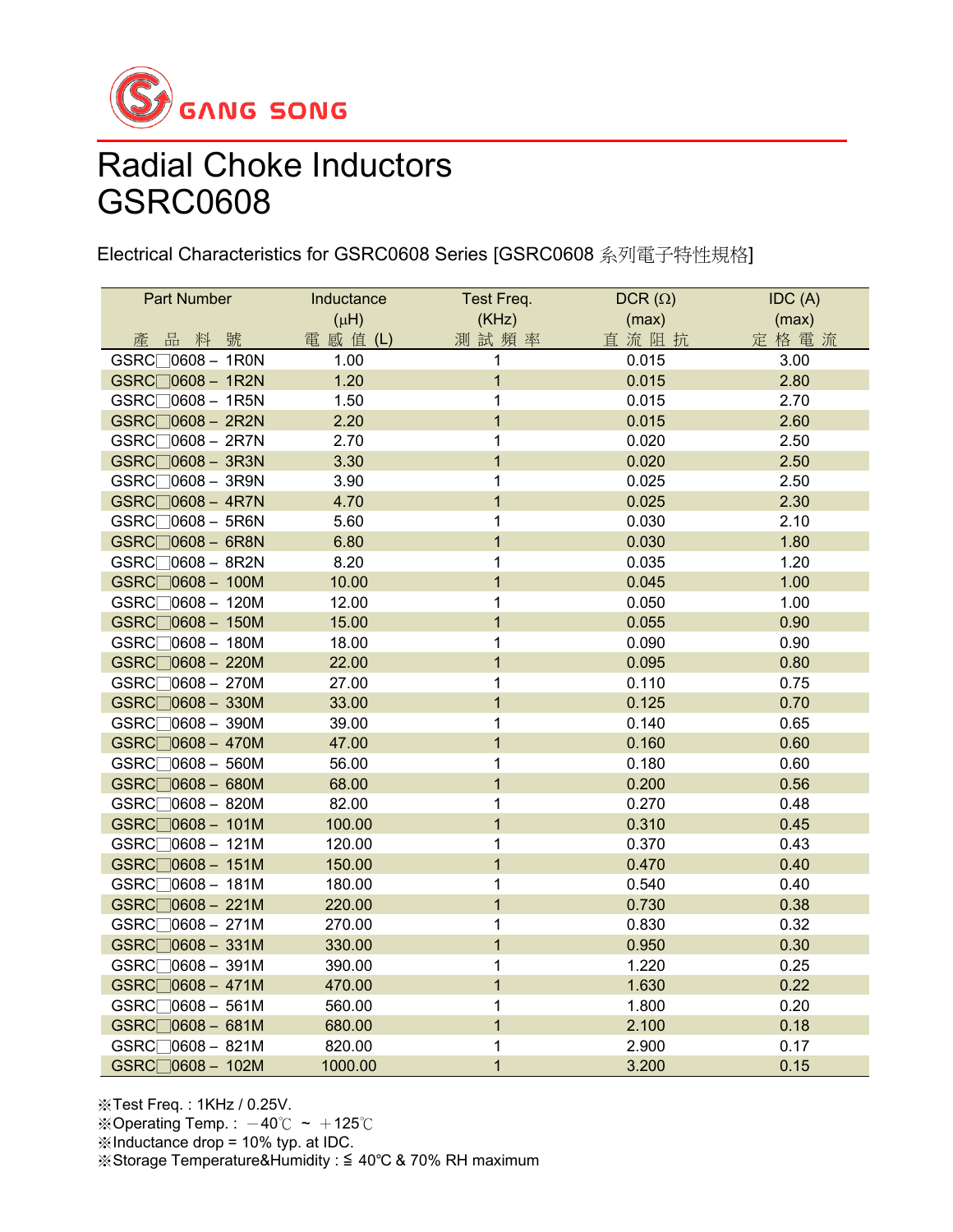

Electrical Characteristics for GSRC0810 Series [GSRC0810 系列電子特性規格]

| <b>Part Number</b>          | Inductance | Test Freq.     | DCR $(\Omega)$ | IDC(A) |
|-----------------------------|------------|----------------|----------------|--------|
|                             | $(\mu H)$  | (KHz)          | (max)          | (max)  |
| 品料號<br>產                    | 電 感 值 (L)  | 測試頻率           | 直流阻抗           | 定格電流   |
| $GSRC$ 0810 - 1R0N          | 1.00       | 1              | 0.015          | 4.50   |
| GSRC <sub>0810</sub> - 1R5N | 1.50       | $\mathbf{1}$   | 0.020          | 4.50   |
| GSRC <sub>0810</sub> - 2R2N | 2.20       | 1              | 0.020          | 4.20   |
| GSRC□0810 - 2R7N            | 2.70       | $\mathbf{1}$   | 0.020          | 4.20   |
| GSRC <sub>0810</sub> - 3R3N | 3.30       | 1              | 0.020          | 4.00   |
| GSRC□0810 - 3R9N            | 3.90       | $\overline{1}$ | 0.020          | 4.00   |
| GSRC <sub>0810</sub> - 4R7N | 4.70       | 1              | 0.025          | 4.00   |
| GSRC□0810 - 5R6N            | 5.60       | $\overline{1}$ | 0.025          | 4.00   |
| GSRC <sub>0810</sub> - 6R8N | 6.80       | 1              | 0.025          | 4.00   |
| GSRC <sub>0810</sub> - 8R2N | 8.20       | $\overline{1}$ | 0.035          | 3.80   |
| GSRC <sub>0810</sub> - 100M | 10.00      | $\mathbf{1}$   | 0.040          | 3.80   |
| GSRC <sub>0810</sub> - 120M | 12.00      | $\overline{1}$ | 0.040          | 3.20   |
| $GSRC$ 0810 - 150M          | 15.00      | 1              | 0.045          | 2.80   |
| GSRC <sub>0810</sub> - 180M | 18.00      | $\mathbf 1$    | 0.060          | 2.50   |
| GSRC <sub>0810</sub> - 220M | 22.00      | 1              | 0.070          | 2.10   |
| GSRC  0810 - 270M           | 27.00      | $\overline{1}$ | 0.085          | 2.00   |
| GSRC <sub>0810</sub> - 330M | 33.00      | 1              | 0.090          | 1.80   |
| GSRC□0810 - 390M            | 39.00      | $\overline{1}$ | 0.100          | 1.60   |
| GSRC <sub>0810</sub> – 470M | 47.00      | 1              | 0.110          | 1.50   |
| GSRC <sub>0810</sub> - 560M | 56.00      | $\overline{1}$ | 0.150          | 1.30   |
| GSRC <sub>0810</sub> - 680M | 68.00      | 1              | 0.190          | 1.00   |
| GSRC <sub>0810</sub> - 820M | 82.00      | $\overline{1}$ | 0.210          | 0.90   |
| GSRC <sub>0810</sub> - 101M | 100.00     | 1              | 0.240          | 0.80   |
| GSRC <sub>0810</sub> - 121M | 120.00     | $\mathbf{1}$   | 0.260          | 0.80   |
| GSRC <sub>0810</sub> - 151M | 150.00     | $\mathbf{1}$   | 0.310          | 0.75   |
| GSRC <sub>0810</sub> - 181M | 180.00     | $\mathbf 1$    | 0.380          | 0.70   |
| GSRC <sub>0810</sub> - 221M | 220.00     | $\mathbf{1}$   | 0.430          | 0.65   |
| GSRC <sub>0810</sub> - 271M | 270.00     | $\mathbf 1$    | 0.490          | 0.63   |
| GSRC <sub>0810</sub> - 331M | 330.00     | 1              | 0.660          | 0.60   |
| GSRC <sub>0810</sub> - 391M | 390.00     | $\overline{1}$ | 0.790          | 0.58   |
| GSRC <sub>0810</sub> - 471M | 470.00     | 1              | 0.910          | 0.52   |
| GSRC <sub>0810</sub> - 561M | 560.00     | $\overline{1}$ | 1.130          | 0.50   |
| GSRC <sub>0810</sub> - 681M | 680.00     | $\mathbf{1}$   | 1.300          | 0.40   |
| GSRC <sub>0810</sub> - 821M | 820.00     | $\overline{1}$ | 1.530          | 0.30   |
| GSRC <sub>0810</sub> - 102M | 1000.00    | $\mathbf{1}$   | 1.800          | 0.27   |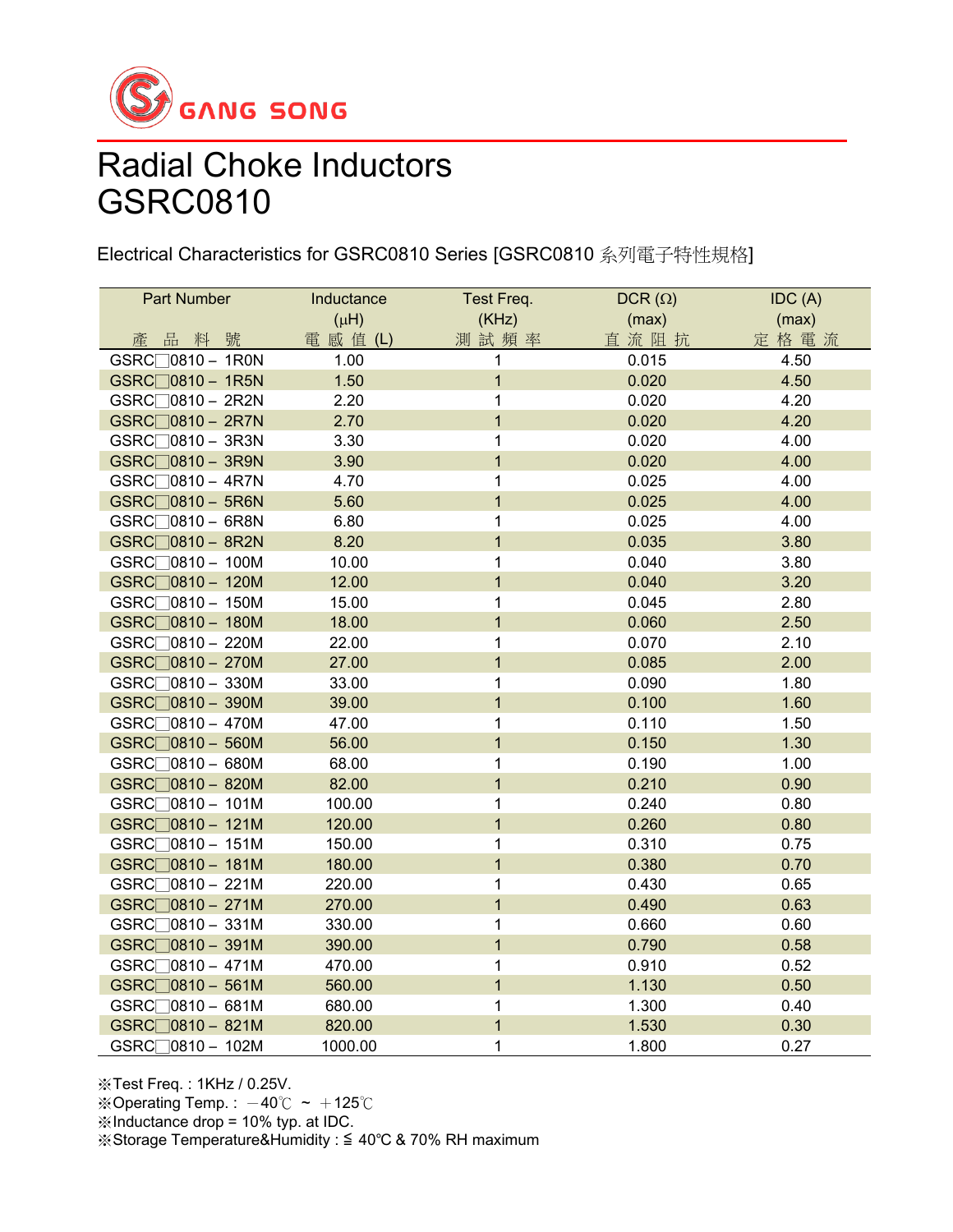

Electrical Characteristics for GSRC0912 Series [GSRC0912 系列電子特性規格]

| Part Number                  | Inductance | Test Freq.              | DCR $(\Omega)$ | IDC(A) |
|------------------------------|------------|-------------------------|----------------|--------|
|                              | $(\mu H)$  | (KHz)                   | (max)          | (max)  |
| 品料號<br>產                     | 電 感 值 (L)  | 測試頻率                    | 直流阻抗           | 定格電流   |
| $GSRC$ 0912 - 1R0N           | 1.00       | 1                       | 0.015          | 5.00   |
| GSRC <sub>0912</sub> - 1R5N  | 1.50       | $\mathbf{1}$            | 0.015          | 5.00   |
| GSRC <sub>10912</sub> - 1R8N | 1.80       | 1                       | 0.015          | 5.00   |
| GSRC□0912 - 2R2N             | 2.20       | $\overline{1}$          | 0.015          | 5.00   |
| GSRC□0912 - 3R3N             | 3.30       | $\overline{1}$          | 0.020          | 4.80   |
| GSRC□0912 - 3R9N             | 3.90       | $\overline{\mathbf{1}}$ | 0.020          | 4.80   |
| GSRC <sub>10912</sub> - 4R7N | 4.70       | 1                       | 0.020          | 4.50   |
| $GSRC$ 0912 - 5R6N           | 5.60       | $\overline{\mathbf{1}}$ | 0.025          | 4.00   |
| GSRC <sub>0912</sub> - 6R8N  | 6.80       | $\mathbf 1$             | 0.025          | 3.90   |
| $GSRC$ 0912 - 8R2N           | 8.20       | $\overline{1}$          | 0.025          | 3.50   |
| $GSRC$ 0912 - 100M           | 10.00      | 1                       | 0.030          | 3.40   |
| $GSRC$ 0912 - 120M           | 12.00      | $\overline{1}$          | 0.030          | 3.20   |
| GSRC <sub>0912</sub> - 150M  | 15.00      | 1                       | 0.040          | 3.00   |
| GSRC <sub>0912</sub> - 180M  | 18.00      | $\overline{1}$          | 0.045          | 2.80   |
| GSRC <sub>0912</sub> - 220M  | 22.00      | $\mathbf 1$             | 0.050          | 2.70   |
| GSRC <sub>0912</sub> - 270M  | 27.00      | $\overline{\mathbf{1}}$ | 0.055          | 2.50   |
| $GSRC$ 0912 - 330M           | 33.00      | 1                       | 0.055          | 2.50   |
| GSRC <sub>0912</sub> - 390M  | 39.00      | $\overline{\mathbf{1}}$ | 0.060          | 2.00   |
| GSRC <sub>0912</sub> - 470M  | 47.00      | 1                       | 0.070          | 1.80   |
| $GSRC$ 0912 - 560M           | 56.00      | $\overline{\mathbf{1}}$ | 0.080          | 1.70   |
| GSRC <sub>0912</sub> - 680M  | 68.00      | 1                       | 0.090          | 1.50   |
| $GSRC$ 0912 - 820M           | 82.00      | $\overline{1}$          | 0.110          | 1.40   |
| GSRC <sub>0912</sub> - 101M  | 100.00     | 1                       | 0.160          | 1.20   |
| GSRC <sub>0912</sub> - 121M  | 120.00     | $\overline{1}$          | 0.170          | 1.10   |
| $GSRC$ 0912 - 151M           | 150.00     | 1                       | 0.200          | 1.00   |
| $GSRC$ $0912 - 181M$         | 180.00     | $\overline{1}$          | 0.220          | 0.90   |
| $GSRC$ 0912 - 221M           | 220.00     | 1                       | 0.260          | 0.80   |
| GSRC <sub>0912</sub> - 271M  | 270.00     | $\overline{\mathbf{1}}$ | 0.390          | 0.70   |
| $GSRC$ 0912 - 331M           | 330.00     | 1                       | 0.450          | 0.50   |
| GSRC <sub>0912</sub> - 391M  | 390.00     | $\overline{\mathbf{1}}$ | 0.490          | 0.45   |
| GSRC <sub>0912</sub> - 471M  | 470.00     | $\mathbf 1$             | 0.620          | 0.43   |
| GSRC <sub>0912</sub> - 561M  | 560.00     | $\overline{\mathbf{1}}$ | 0.640          | 0.40   |
| GSRC <sub>0912</sub> - 681M  | 680.00     | 1                       | 0.790          | 0.38   |
| GSRC <sub>0912</sub> - 821M  | 820.00     | $\overline{1}$          | 1.340          | 0.35   |
| GSRC <sub>0912</sub> - 102M  | 1000.00    | $\overline{1}$          | 1.820          | 0.30   |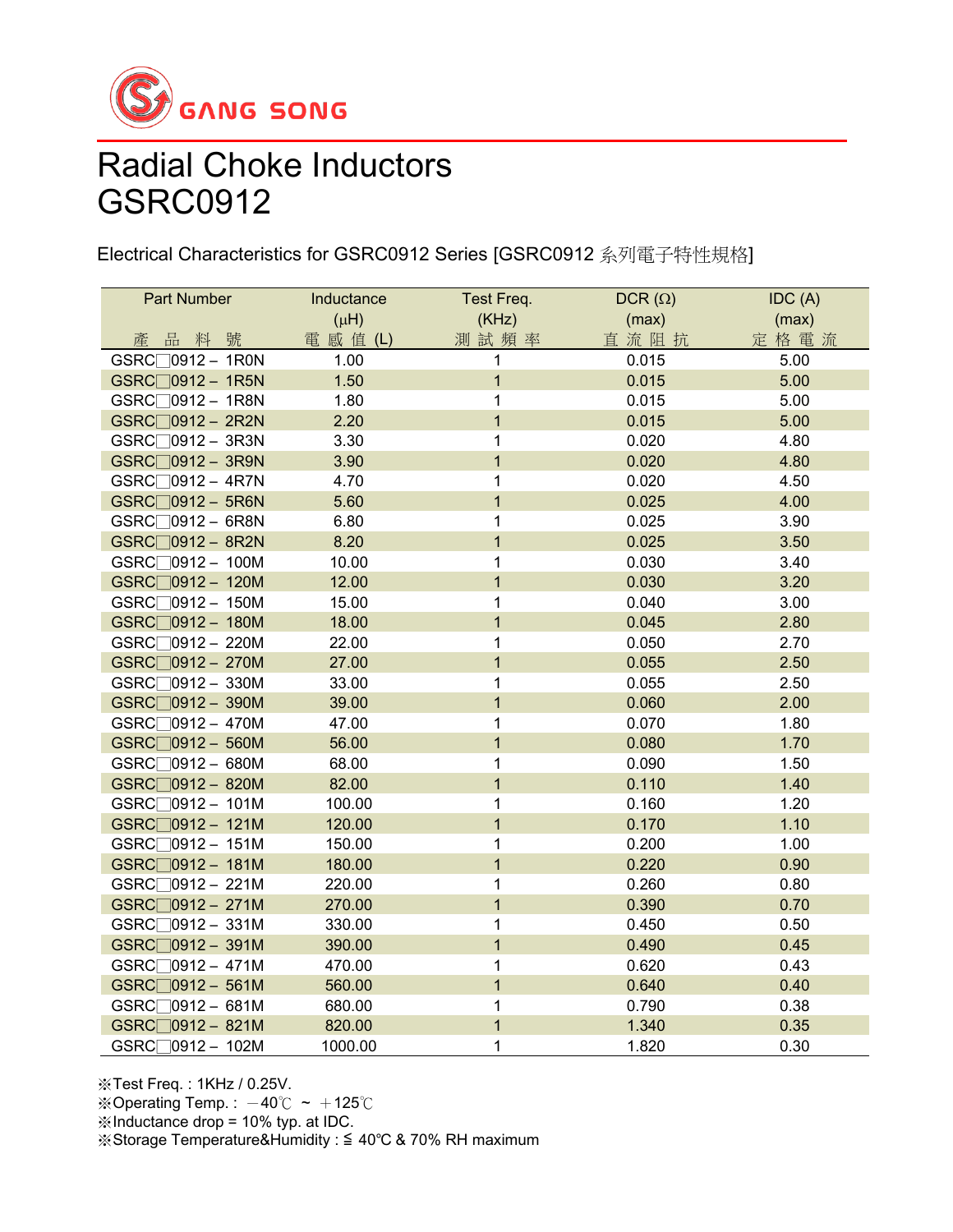

Electrical Characteristics for GSRC1012 Series [GSRC1012 系列電子特性規格]

| <b>Part Number</b>          | Inductance | Test Freq.     | DCR $(\Omega)$ | IDC(A) |
|-----------------------------|------------|----------------|----------------|--------|
|                             | $(\mu H)$  | (KHz)          | (max)          | (max)  |
| 品料號<br>產                    | 電 感 值 (L)  | 測試頻率           | 直流阻抗           | 定格電流   |
| $GSRC$ $1012 - 1R0N$        | 1.00       | 1              | 0.010          | 6.00   |
| $GSRC$ $1012 - 1R5N$        | 1.50       | $\overline{1}$ | 0.010          | 6.00   |
| GSRC∏1012 - 1R8N            | 1.80       | 1              | 0.015          | 6.00   |
| $GSRC$ 1012 - 2R7N          | 2.70       | $\overline{1}$ | 0.015          | 5.50   |
| GSRC□1012 - 3R3N            | 3.30       | 1              | 0.015          | 5.50   |
| GSRC□1012 - 3R9N            | 3.90       | $\overline{1}$ | 0.020          | 5.00   |
| GSRC∏1012 - 4R7N            | 4.70       | 1              | 0.020          | 5.00   |
| $GSRC$ $1012 - 5R6N$        | 5.60       | $\overline{1}$ | 0.025          | 4.80   |
| $GSRC$ 1012 – 6R8N          | 6.80       | 1              | 0.025          | 4.80   |
| $GSRC$ $1012 - 8R2N$        | 8.20       | $\overline{1}$ | 0.025          | 4.50   |
| GSRC□1012 - 100M            | 10.00      | $\mathbf 1$    | 0.025          | 4.50   |
| GSRC□1012 - 120M            | 12.00      | $\overline{1}$ | 0.025          | 4.30   |
| GSRC <sup>1012</sup> - 150M | 15.00      | $\mathbf 1$    | 0.035          | 4.30   |
| $GSRC$ $1012 - 180M$        | 18.00      | $\mathbf{1}$   | 0.040          | 4.00   |
| GSRC□1012 - 220M            | 22.00      | 1              | 0.045          | 3.70   |
| GSRC□1012 - 270M            | 27.00      | $\mathbf{1}$   | 0.045          | 3.50   |
| GSRC <sup>1012</sup> - 330M | 33.00      | 1              | 0.055          | 3.00   |
| GSRC□1012 - 390M            | 39.00      | $\mathbf 1$    | 0.060          | 2.50   |
| $GSRC$ 1012 - 470M          | 47.00      | 1              | 0.080          | 2.30   |
| $GSRC$ $1012 - 560M$        | 56.00      | $\overline{1}$ | 0.085          | 2.00   |
| GSRC <sup>1012</sup> - 680M | 68.00      | 1              | 0.095          | 2.00   |
| $GSRC$ $1012 - 820M$        | 82.00      | $\overline{1}$ | 0.110          | 1.80   |
| $GSRC$ $1012 - 101M$        | 100.00     | 1              | 0.140          | 1.70   |
| $GSRC$ $1012 - 121M$        | 120.00     | $\overline{1}$ | 0.160          | 1.50   |
| GSRC <sup>1012</sup> - 151M | 150.00     | 1              | 0.180          | 1.40   |
| GSRC□1012 - 181M            | 180.00     | $\overline{1}$ | 0.250          | 1.30   |
| GSRC <sup>1012</sup> - 221M | 220.00     | 1              | 0.280          | 1.00   |
| GSRC□1012 - 271M            | 270.00     | $\mathbf{1}$   | 0.420          | 0.90   |
| $GSRC$ 1012 - 331M          | 330.00     | 1              | 0.540          | 0.80   |
| GSRC□1012 - 391M            | 390.00     | $\overline{1}$ | 0.600          | 0.80   |
| $GSRC$ 1012 - 471M          | 470.00     | $\mathbf 1$    | 0.660          | 0.70   |
| GSRC□1012 - 561M            | 560.00     | $\overline{1}$ | 0.740          | 0.60   |
| GSRC□1012 - 681M            | 680.00     | 1              | 0.840          | 0.50   |
| GSRC□1012 - 821M            | 820.00     | $\overline{1}$ | 1.080          | 0.50   |
| GSRC <sup>1012</sup> - 102M | 1000.00    | $\overline{1}$ | 1.390          | 0.50   |